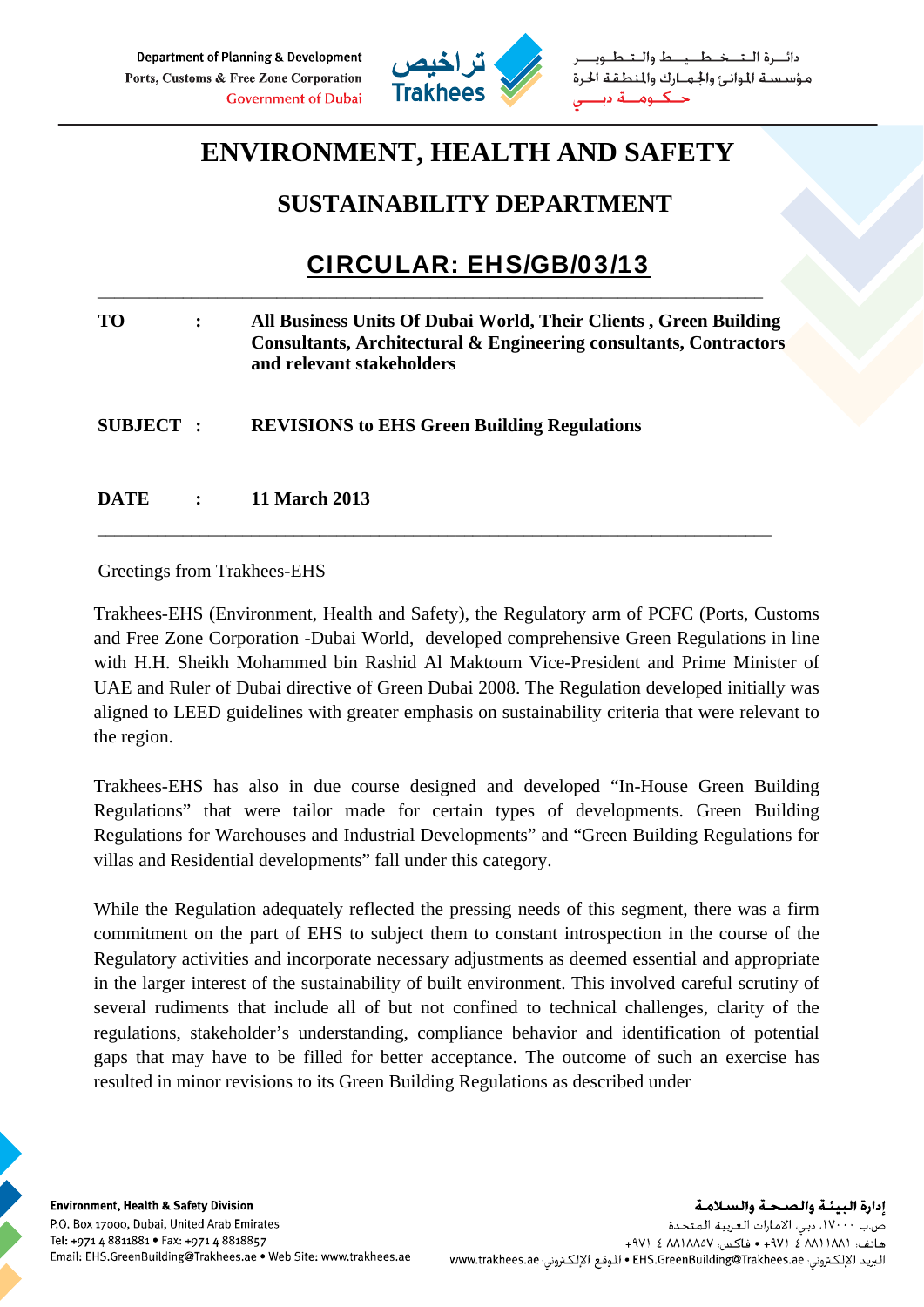Department of Planning & Development Ports, Customs & Free Zone Corporation **Government of Dubai** 



دائـــرة الــتـــخــطـــيـــط والــتــ مؤسسة الموانئ والجمارك والمنطقة الحرة حكوم ـة دب

#### **GB 8.0 Green Building Regulations for Villas & Residential Development**

| S.No           | <b>Description</b>        | <b>Changes / Modifications</b>                        |
|----------------|---------------------------|-------------------------------------------------------|
| $\mathbf{1}$   | Section A                 | This section comprising "Integrated Design            |
|                |                           | Approach" and "Post Contract Briefing" has been       |
|                |                           | added taking into consideration their importance.     |
| $\overline{2}$ | Section B.                | Table 1 Envelope section of the Annexure has been     |
|                |                           | slightly modified to make it consistent with the      |
|                | <b>Thermal Insulation</b> | envelope requirements for conditioned spaces in other |
|                |                           | regulations                                           |
| 3              | Section B.                | A separate line item under the heading                |
|                |                           | "Commissioning" has been added to specifically        |
|                | No 12.                    | highlight the importance of a proper commissioning    |
|                | Commissioning             | and handing over process in the operational           |
|                |                           | sustainability of the villas.                         |
| $\overline{4}$ | Section C                 | The term "The use of R22 is discouraged "has been     |
|                | Use of Ozone friendly     | added for clarity.                                    |
|                | materials                 |                                                       |
| 5              | <b>Section D WATER</b>    | "Eliminate Potable water for Irrigation". This has    |
|                | "Water efficient          | been added as a VOLUNTARY measure                     |
|                | landscaping and           |                                                       |
|                | irrigation systems"       |                                                       |

#### **GB 4.0 and GB 5.0 (Green Building Regulation aligned to LEED)**

| S.No         | <b>Description</b>              | <b>Changes / Modifications</b>                   |
|--------------|---------------------------------|--------------------------------------------------|
| $\mathbf{1}$ | Regulation GB 4.0               | This credit was hitherto mandatory to the extent |
|              |                                 | of achieving 1 credit $(1\%)$                    |
|              | (Aligned to LEED v3)            |                                                  |
|              |                                 | This credit will henceforth remain voluntary.    |
|              | Section 4.3.5 EA Credit 2:      |                                                  |
|              | <b>On-site Renewable Energy</b> | While the revisions reflect the EHS Mandatory    |
|              |                                 | credits, the current requirement that project    |
|              |                                 | should be able to achieve certification at the   |
|              |                                 | minimum level remains unchanged                  |
|              |                                 | This credit was hitherto mandatory to the extent |
|              | <b>Regulation GB 5.0</b>        | of achieving 1 credit $(2.5\%)$                  |
|              |                                 |                                                  |
|              | (Aligned to LEED $v2.2$ )       | This credit will henceforth remain voluntary.    |
|              | Section 5.3.5 EA Credit 2:      |                                                  |
|              |                                 | While the revisions reflect the EHS Mandatory    |
|              | <b>On-Site Renewable Energy</b> | credits, the current requirement that project    |
|              |                                 | should be able to achieve certification at the   |
|              |                                 | minimum level remains unchanged                  |
|              |                                 |                                                  |